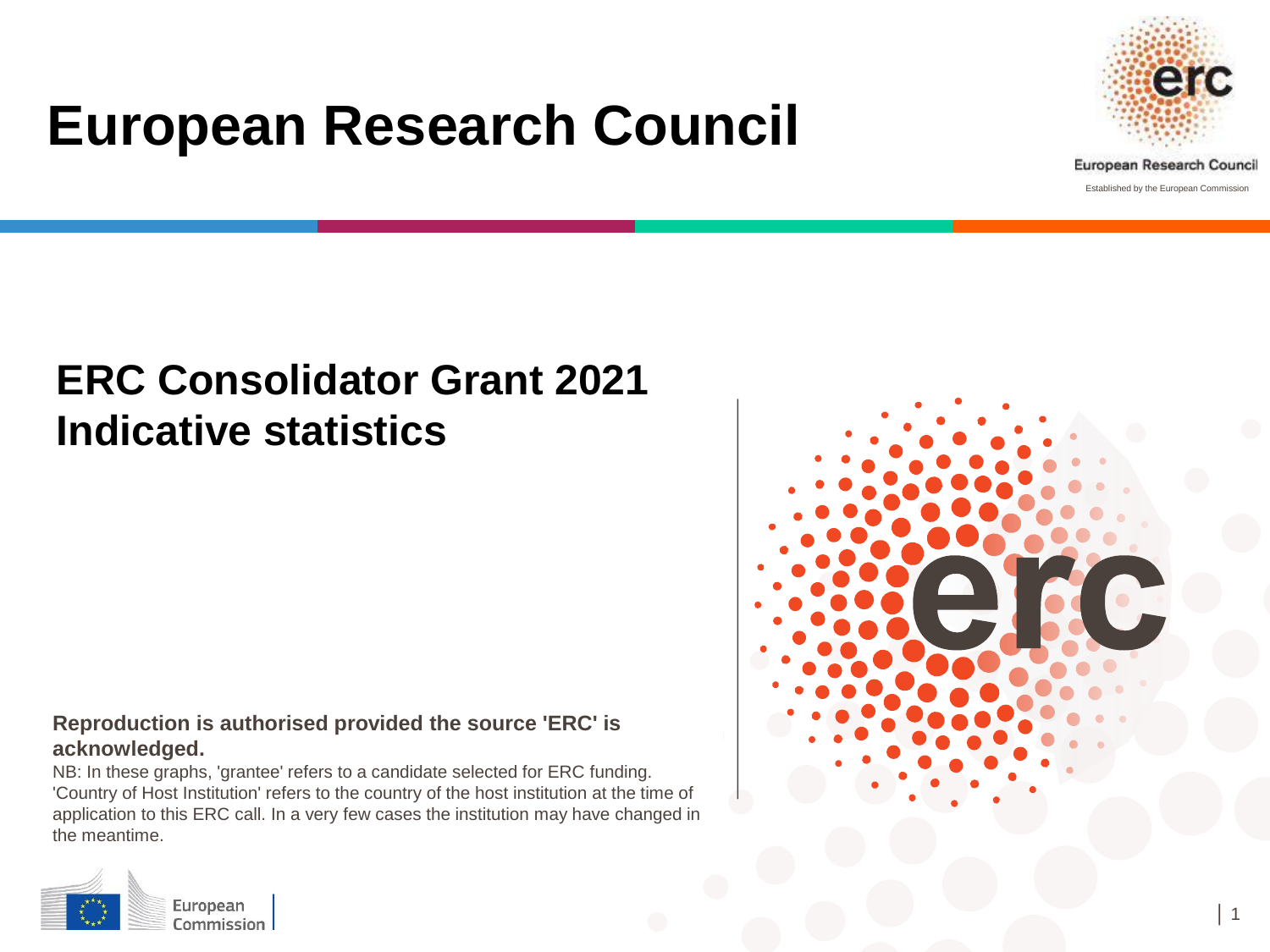## ERC Consolidator Grants 2021 **Information about Switzerland and candidate associated countries**



#### *Only for Principal Investigators whose Host Institutions are established in Switzerland:*

*After the negotiations (exploratory talks) were concluded, Switzerland is considered a country non-associated to Horizon Europe. As a result, host institutions in Switzerland are not eligible for funding. Exceptionally for this call and the Starting Grant 2021 call, as they were already closed before the end of the negotiations between the EU and Switzerland, successful applicants in Swiss host institutions can still be funded provided they move to a host institution in an eligible country.*

#### *Only for Principal Investigators whose Host Institutions are established in a candidate associated country:*

*As described in Annex 3 of the ERC Work Programme 2021, successful applicants based in a country in the process of associating to Horizon Europe will be treated as based in an associated country only if the relevant Horizon Europe association agreement applies by the time of the signature of the grant agreement.*

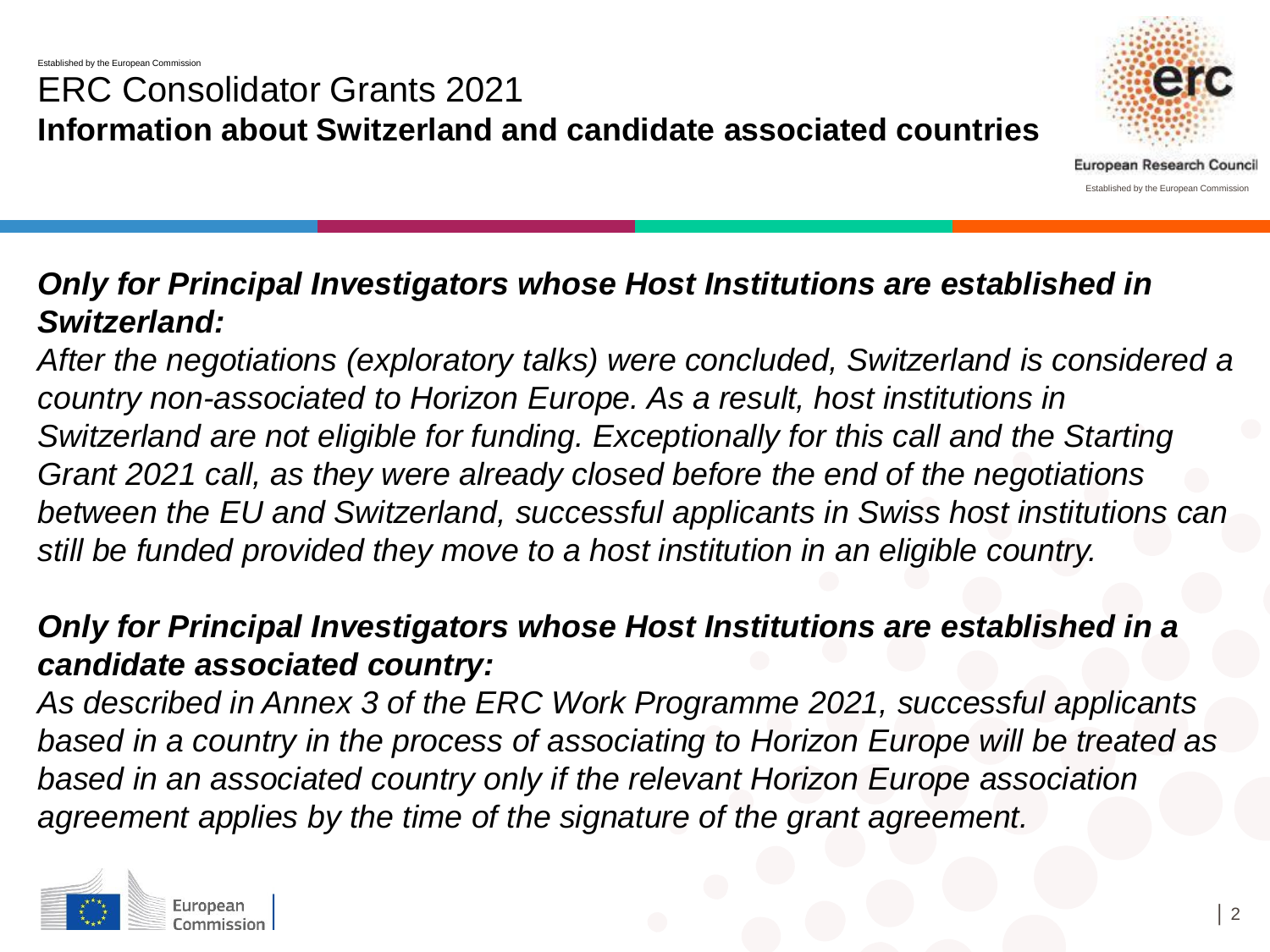#### ERC Consolidator Grants 2021 **Submitted and selected Proposals by Domain**



|                                                    | <b>Submitted</b><br><b>Proposals</b> | <b>Selected</b><br><b>Proposals</b> |  |  |
|----------------------------------------------------|--------------------------------------|-------------------------------------|--|--|
| <b>Life Sciences</b>                               | 783                                  | 95                                  |  |  |
| <b>Physical Sciences and</b><br><b>Engineering</b> | 1108                                 | 130                                 |  |  |
| <b>Social Sciences and</b><br><b>Humanities</b>    | 761                                  | 88                                  |  |  |
| <b>Total</b>                                       | 2652                                 | 313                                 |  |  |
| Success rate $\sim$ 11.8 %                         |                                      |                                     |  |  |

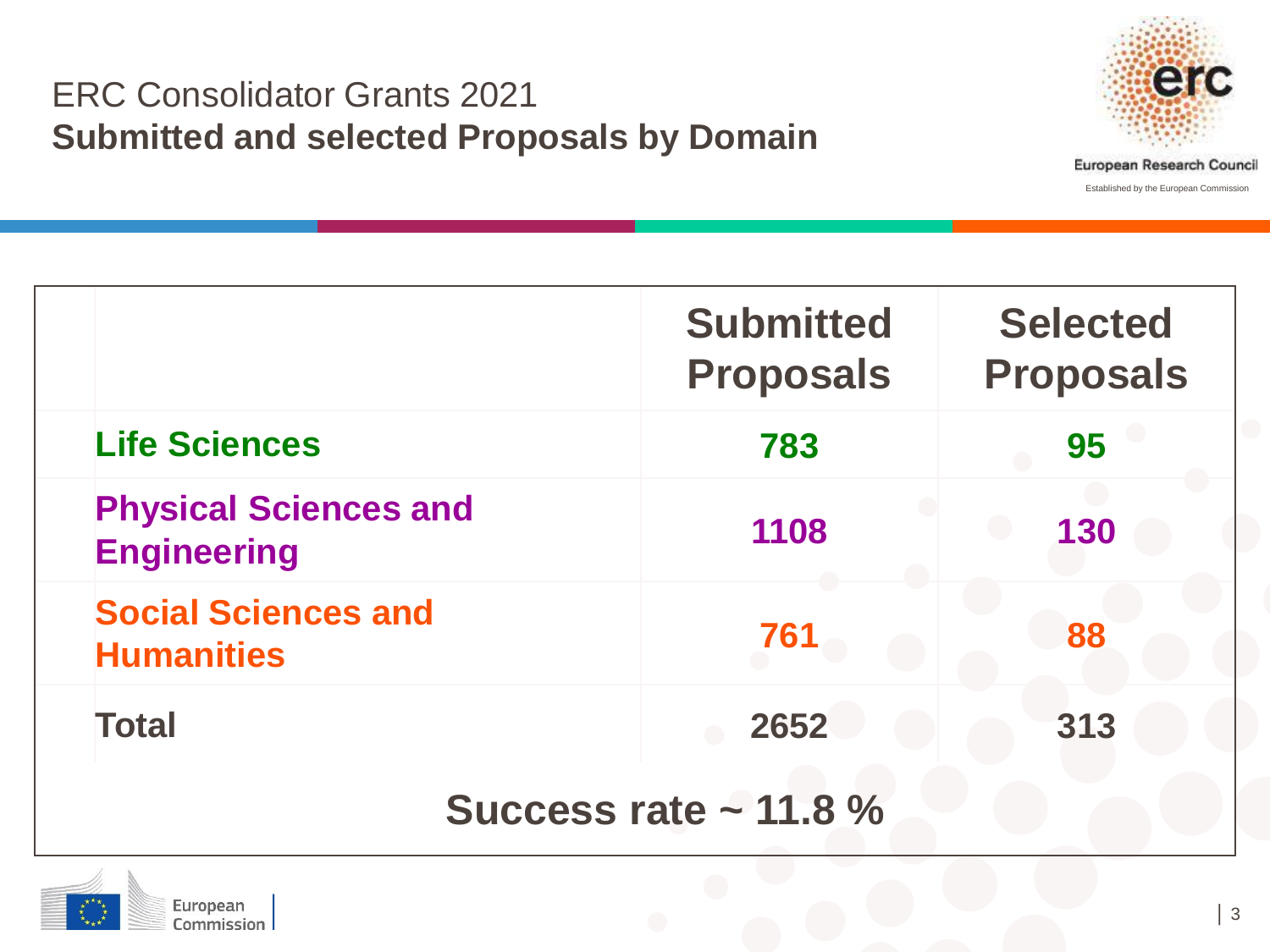## ERC Consolidator Grants 2021 **Grantees by Country of Host Institution and Domain**

Total 313 grants



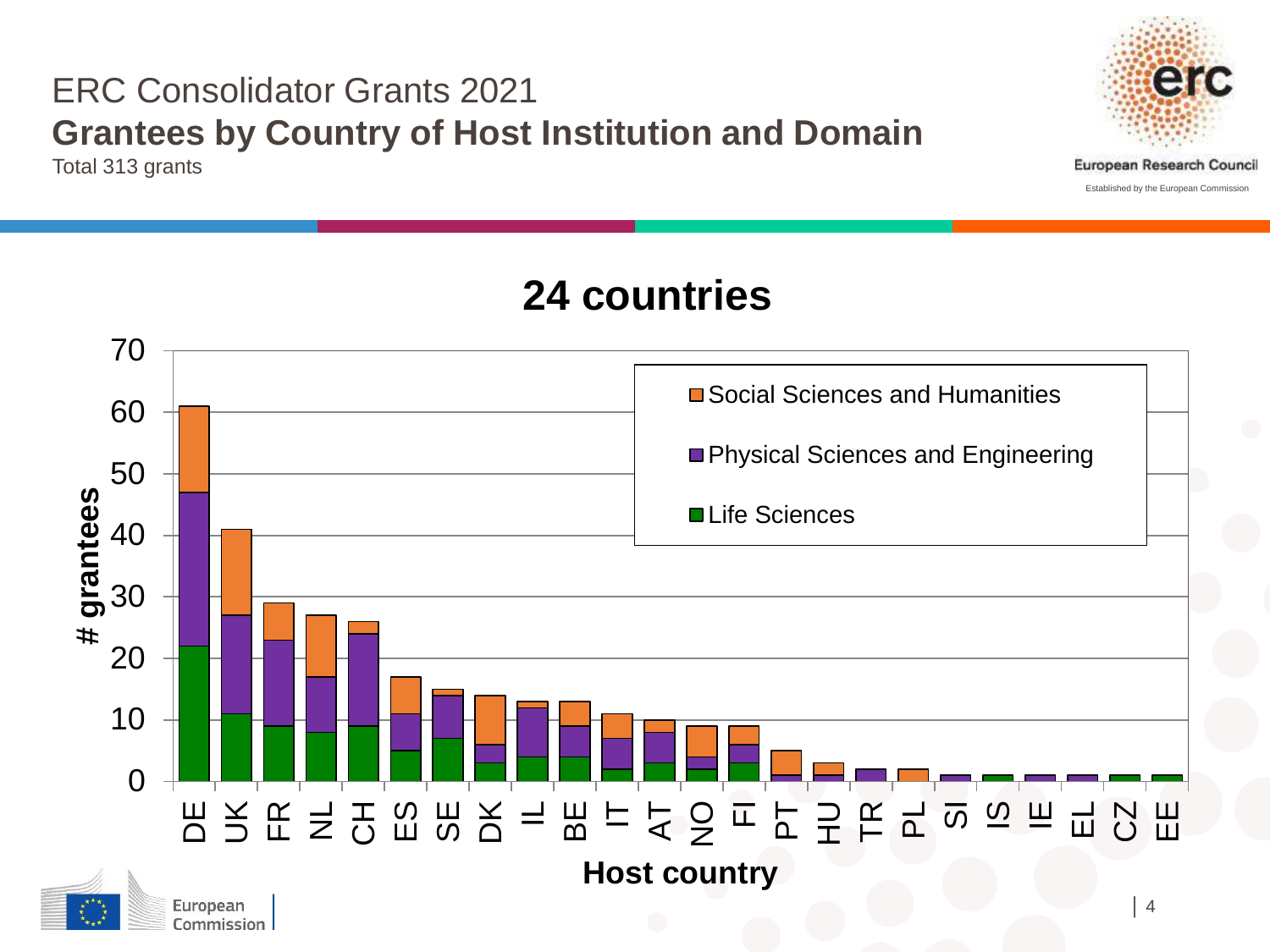#### ERC Consolidator Grants 2021 **Grantees by Nationality**

Total 313 grants



Established by the European Commission

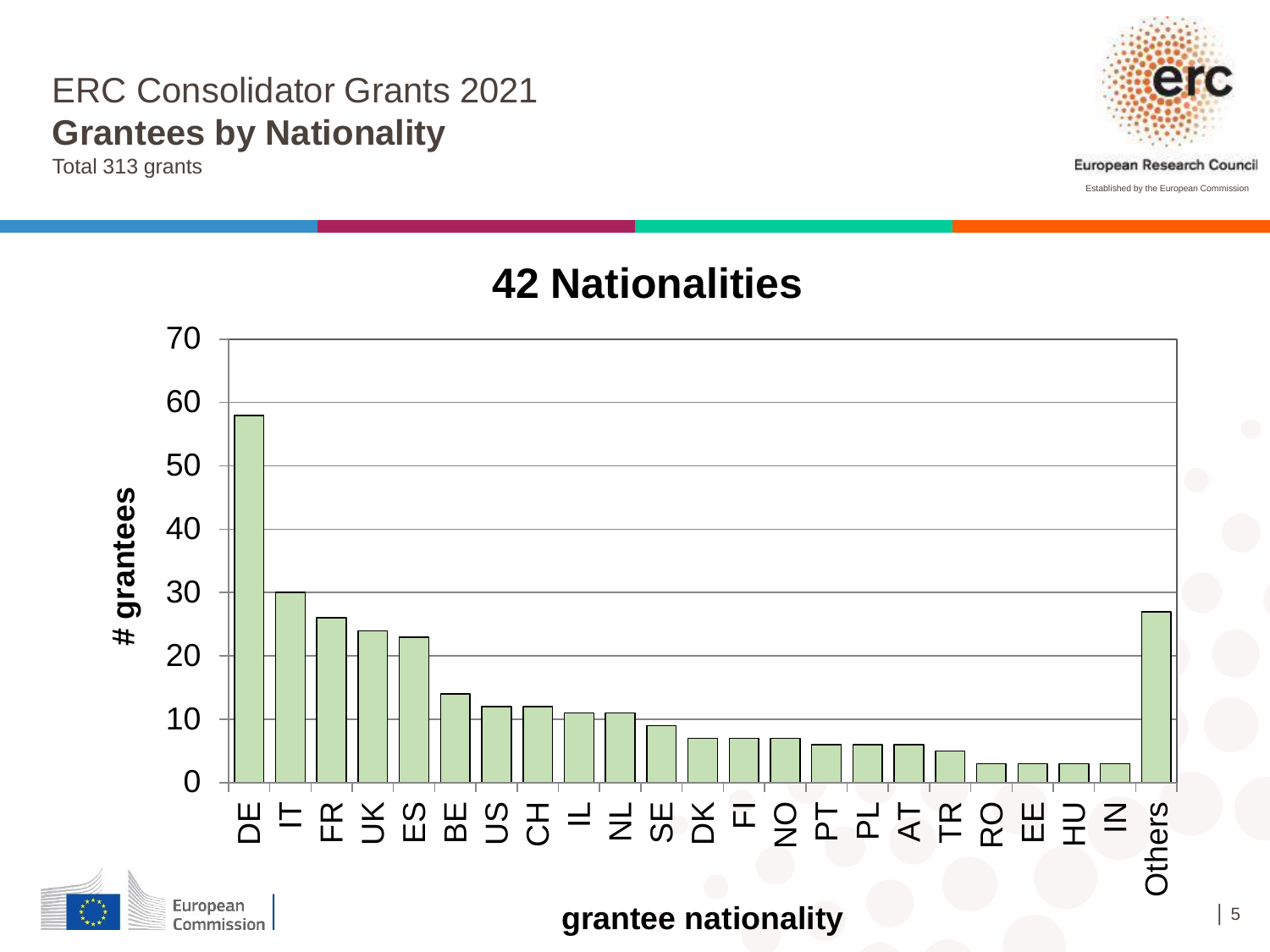## ERC Consolidator Grants 2021 **Grantees by Panel**

Commission

Total 313 grants

*NB: The budget allocated to each Panel is in proportion to the requested budget of the proposals allocated to the Panel in order to ensure similar success rate across all Panels.* 

*The difference in the number of funded PIs per Panel reflects the difference of submitted proposals to the Panel.*





Established by the European Commission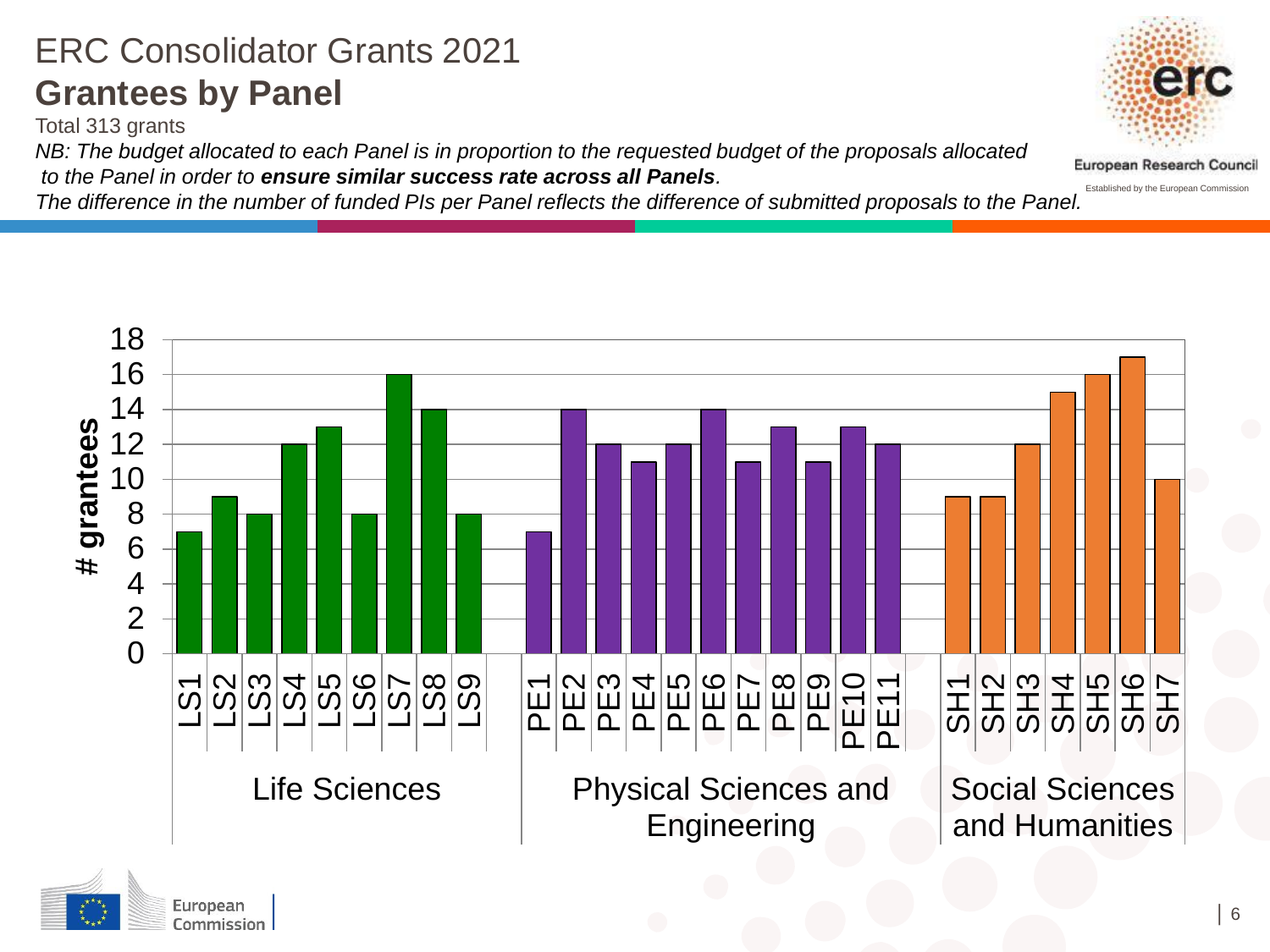#### ERC Consolidator Grants 2021 **Grantees by Domain and Gender**

Total 313 grants

Commission



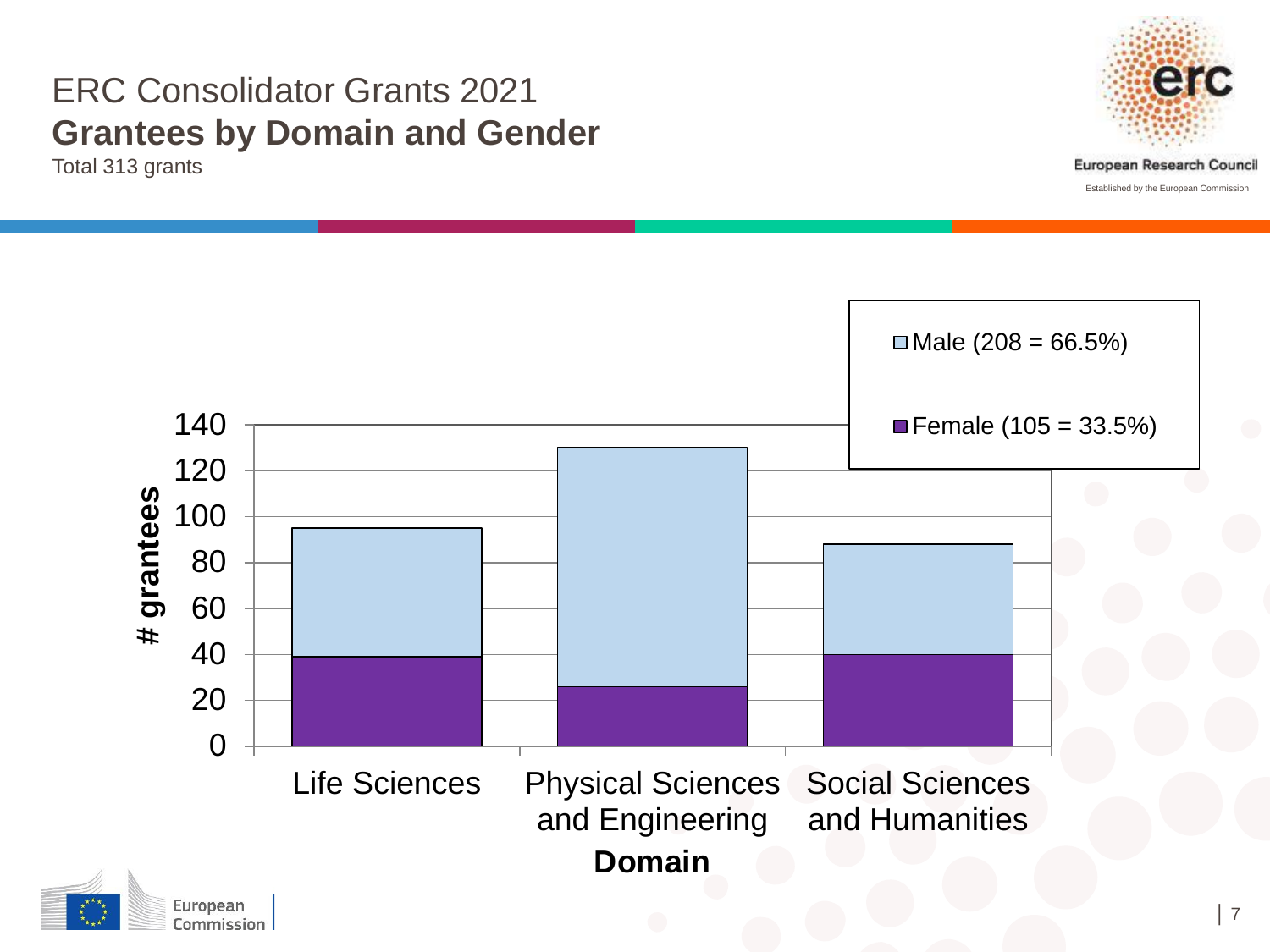#### Annex I **ERC panel structure 2021**



#### Life Sciences

- LS1 Molecules of Life: Biological Mechanisms, Structures and Functions
- LS2 Integrative Biology: From Genes and Genomes to **Systems**
- LS3 Cellular, Developmental and Regenerative Biology
- LS4 Physiology in Health, Disease and Ageing
- LS5 Neuroscience and Disorders of the Nervous System
- LS6 Immunity, Infection and Immunotherapy
- LS7 Prevention, Diagnosis and Treatment of Human Diseases
- LS8 Environmental Biology, Ecology and Evolution
- LS9 Biotechnology and Biosystems Engineering



#### Social Sciences and Humanities

- SH1 Individuals, Markets and Organisations
- SH2 Institutions, Governance and Legal Systems
- SH3 The Social World and its Diversity
- SH4 The Human Mind and its Complexity
- **SH5 Cultures and Cultural Production**
- SH6 The Study of the Human Past
- SH7 Human Mobility, Environment, and Space

#### Physical Sciences and Engineering

- PF1 Mathematics
- PE2 Fundamental Constituents of Matter
- PE3 Condensed Matter Physics
- PE4 Physical and Analytical Chemical Sciences
- PE5 Synthetic Chemistry and Materials
- PE6 Computer Science and Informatics
- PE7 Systems and Communication Engineering
- PE8 Products and Processes Engineering
- PE9 Universe Sciences
- PE10 Earth System Science
- PE11 Materials Engineering │ <sup>8</sup>